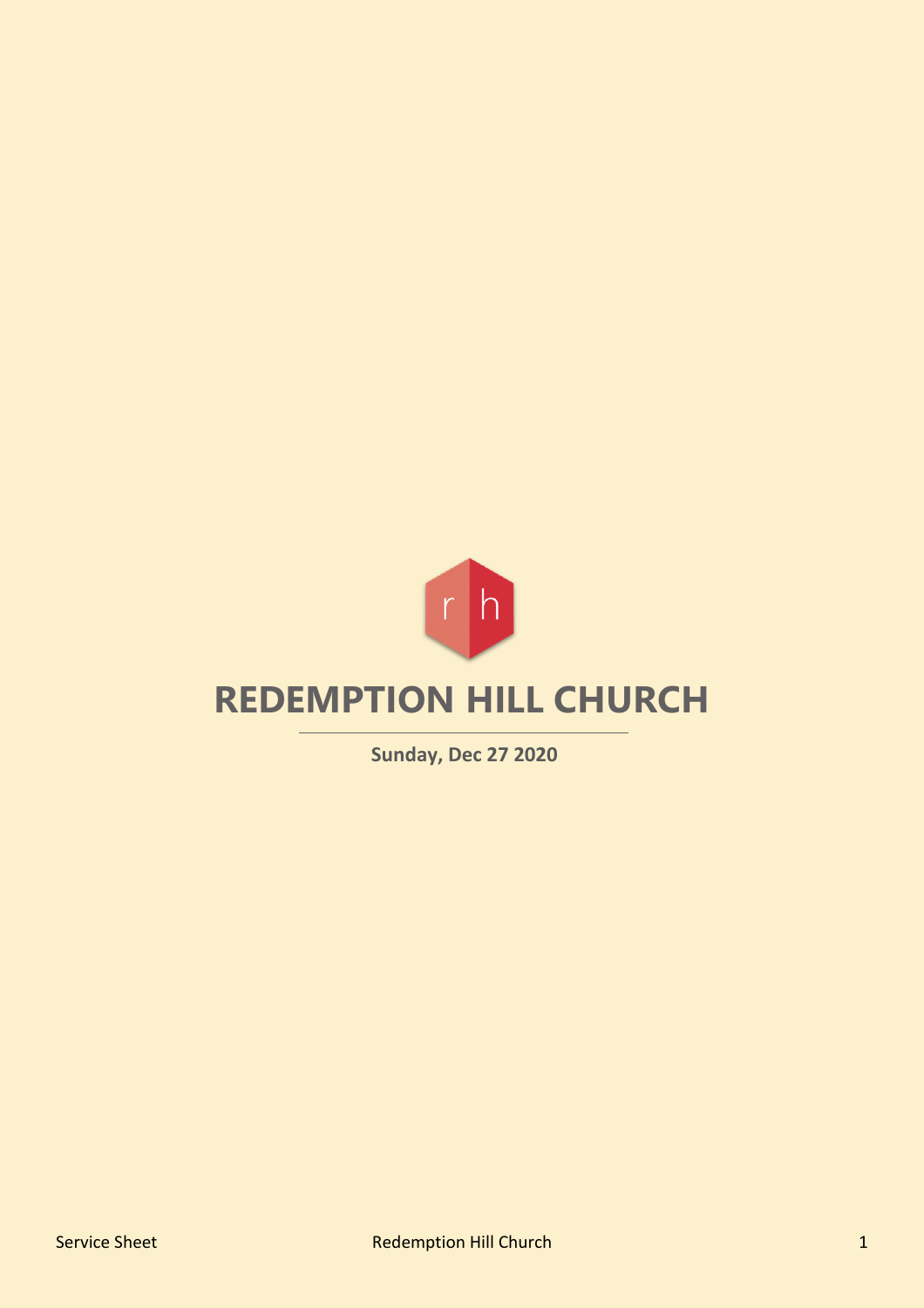# **Scripture Readings**

Psalm 91 **First Reading –** Isaiah 35:1-10 **Second Reading –** Philippians 4:4-9 **Doxology –** Psalm 103:1-2

# **Order of Service**

Call to worship & Opening prayer Song 1 First call to prayer Song 2 Psalm Reading Song 3 Second call to prayer **Exhortation :** Psalm 15 Song 4 Closing prayer

**First Scripture Reading** Announcements Testimonies & Prayer Requests Thanksgiving Prayer

### **Second Scripture Reading**

**Sermon :** Matthew 6:25-34 – *Be Not Afraid*

Exercising the gifts of the Holy Spirit **Pastoral Prayer Doxology** Benediction

After the service, you can stay back for a time of fellowship. If you want to reach out to us personally, you can leave a private message to the hosts, or our pastor directly.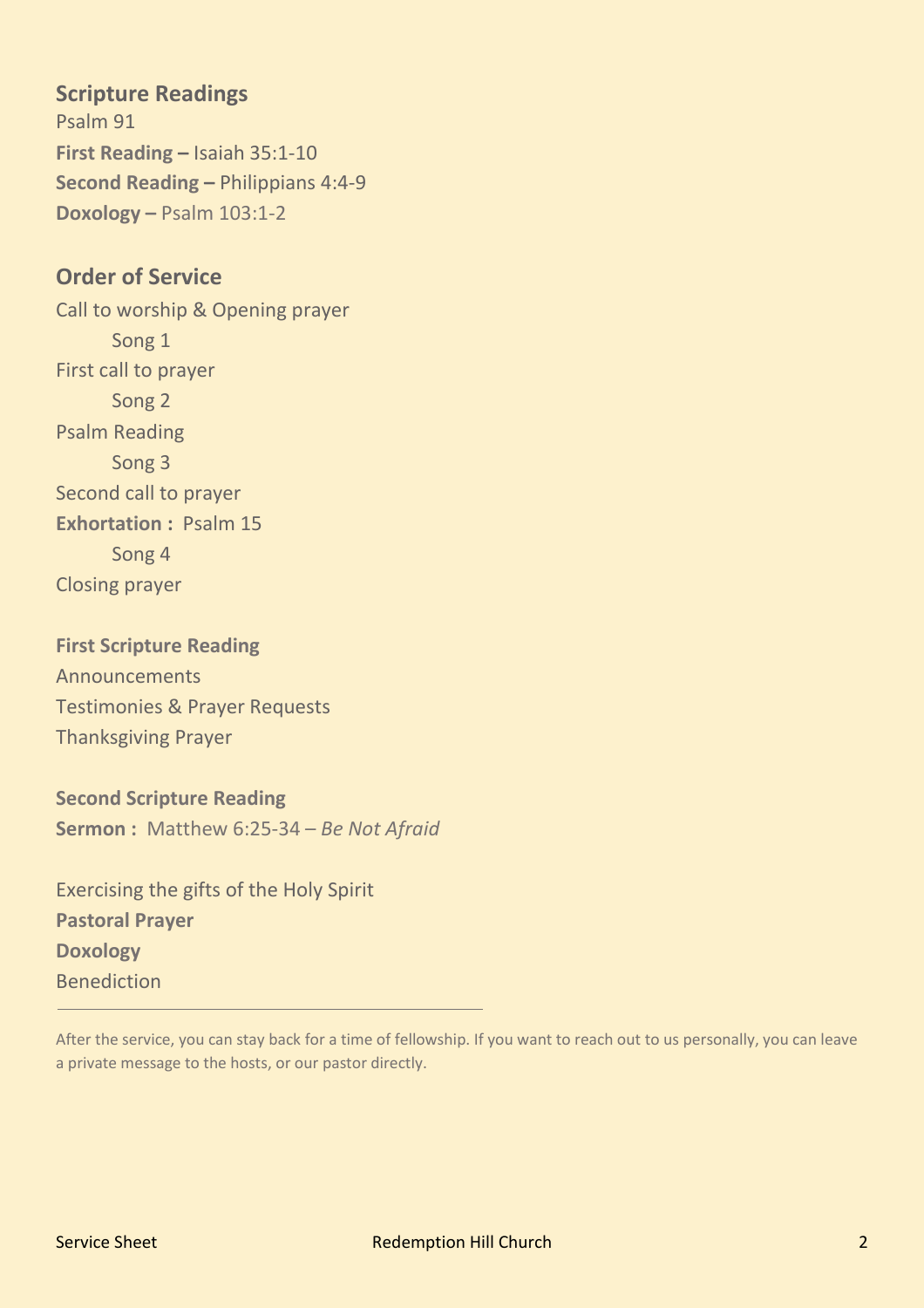**Song 1 – Lord I Lift Your Name**

Lord I lift Your name on high Lord I love to sing Your praises I'm so glad You're in my life I'm so glad You came to save us

You came from heaven to earth to show the way From the earth to the cross, my debt to pay From the cross to the grave, from the grave to the sky Lord I lift Your name on high

**-Songwriter(s): Founds Rick Doyle**

### **Song 2 – How deep The Father's love for us**

How deep the Father's love for us How vast beyond all measure That He should give His only Son To make a wretch His treasure How great the pain of searing loss The Father turns His face away As wounds which mar the Chosen One Bring many sons to glory

Behold the man upon a cross My sin upon His shoulders Ashamed, I hear my mocking voice Call out among the scoffers It was my sin that held Him there Until it was accomplished His dying breath has brought me life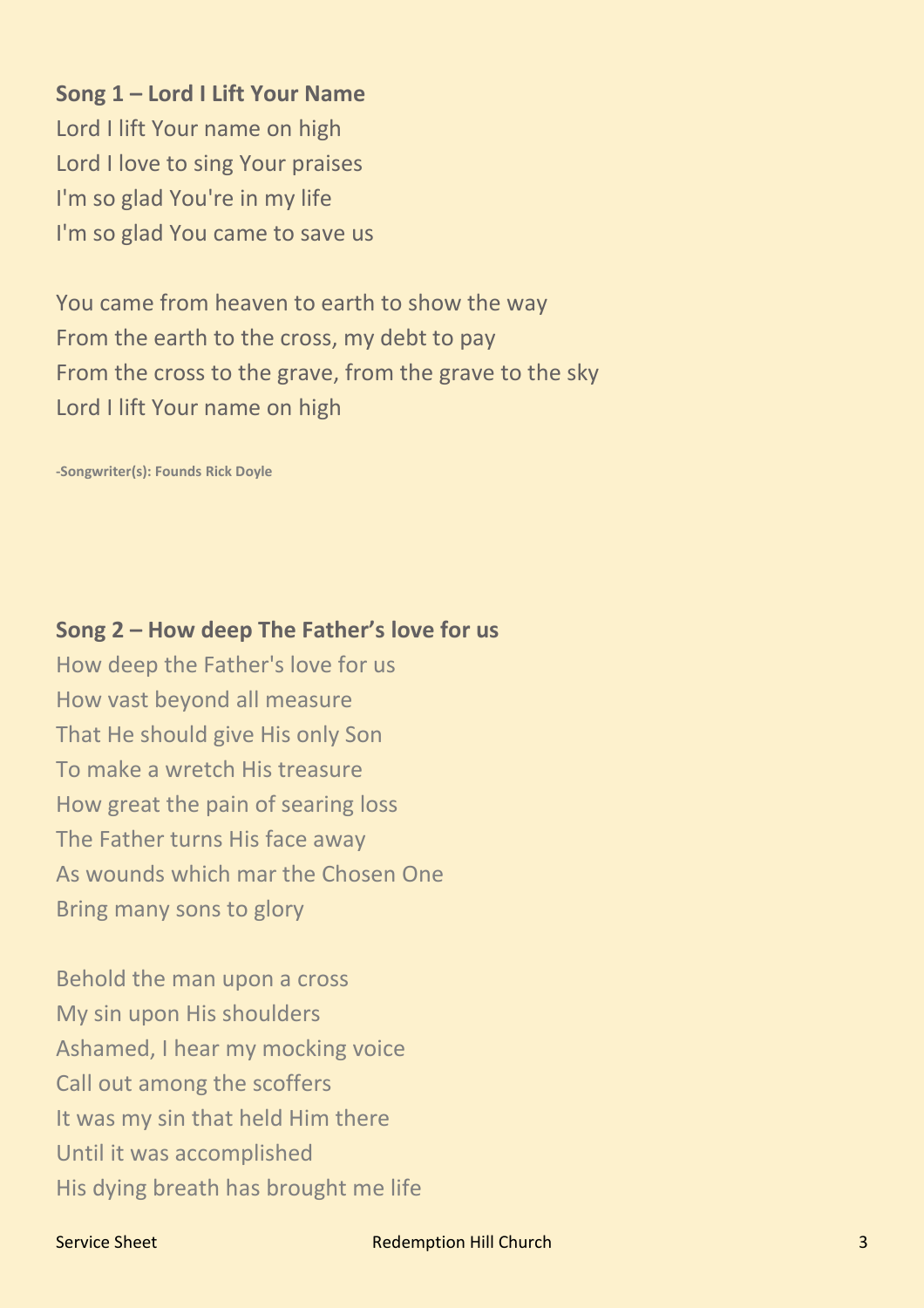# I know that it is finished

I will not boast in anything No gifts, no power, no wisdom But I will boast in Jesus Christ His death and resurrection Why should I gain from His reward? I cannot give an answer But this I know with all my heart His wounds have paid my ransom

**-Songwriter(s): Stuart Townend**

### **Song 3 – Mighty to save**

Everyone needs compassion A love that's never failing Let mercy fall on me Everyone needs forgiveness The kindness of a Savior The hope of nations

### **Chorus:**

Savior, he can move the mountains My God is mighty to save He is mighty to save Forever author of Salvation He rose and conquered the grave Jesus conquered the grave

**Service Sheet All Church 2008 Redemption Hill Church 2008 Redemption Hill Church 4** So take me as you find me All my fears and failures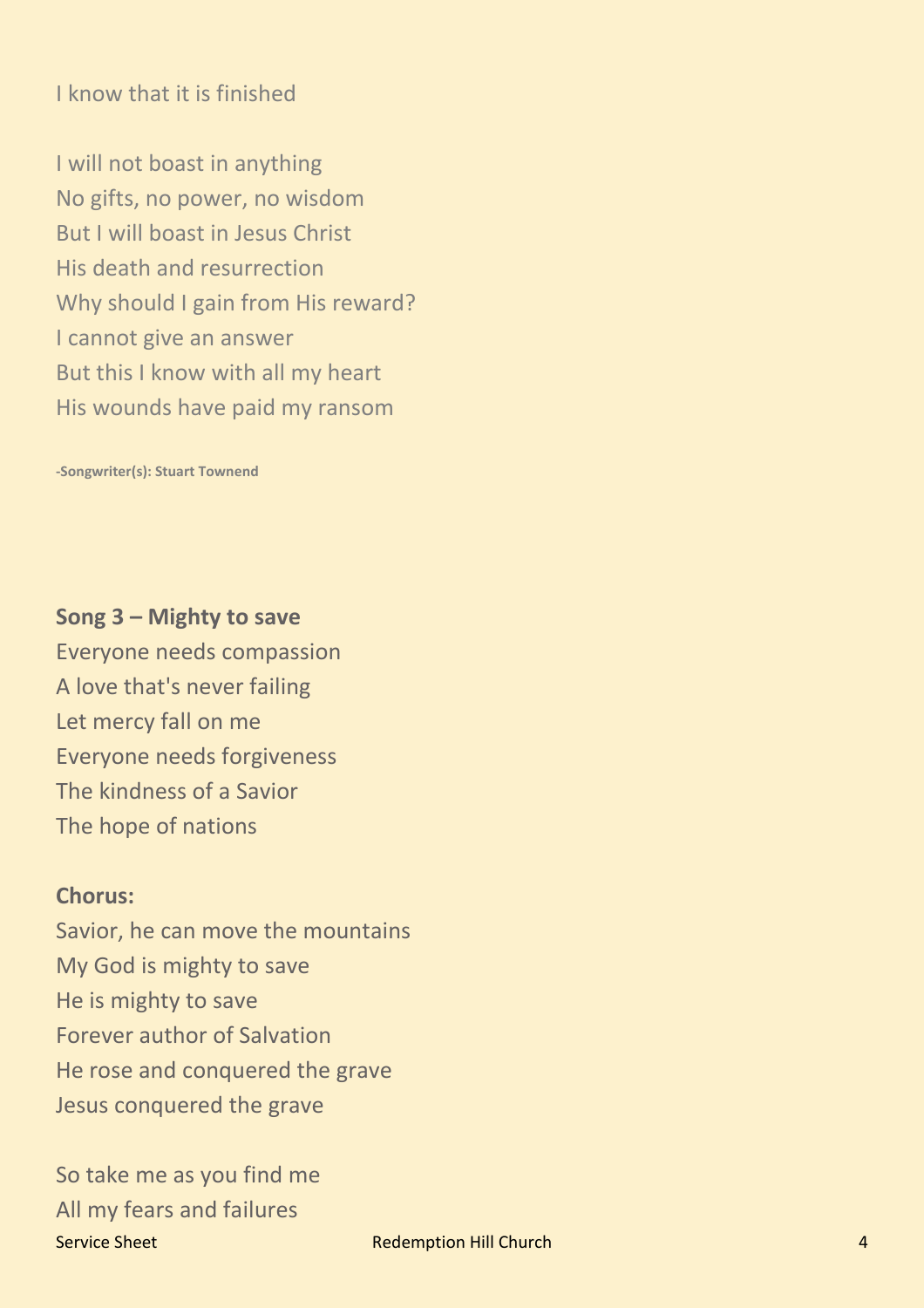And fill my life again I give my life to follow Everything I believe in And now I surrender I surrender

Shine your light and let the whole world see We're singing for the glory of the risen King(x2)

**-Songwriter(s): Ben Fielding / Reuben Morgan**

## **Song 4 – Before the throne**

Before the throne of God above I have a strong and a perfect plea A great high priest, whose name is love Who ever lives and pleads for me

My name is graven on his hands My name is written on his heart I know that while in heaven he stands No tongue can bid me thence depart No tongue can bid me thence depart

When Satan tempts me to despair And tells me of the guilt within Upward I look and see him there Who made an end of all my sin

Because a sinless savior died My sinful soul is counted free For God, the Just, is satisfied To look on him and pardon me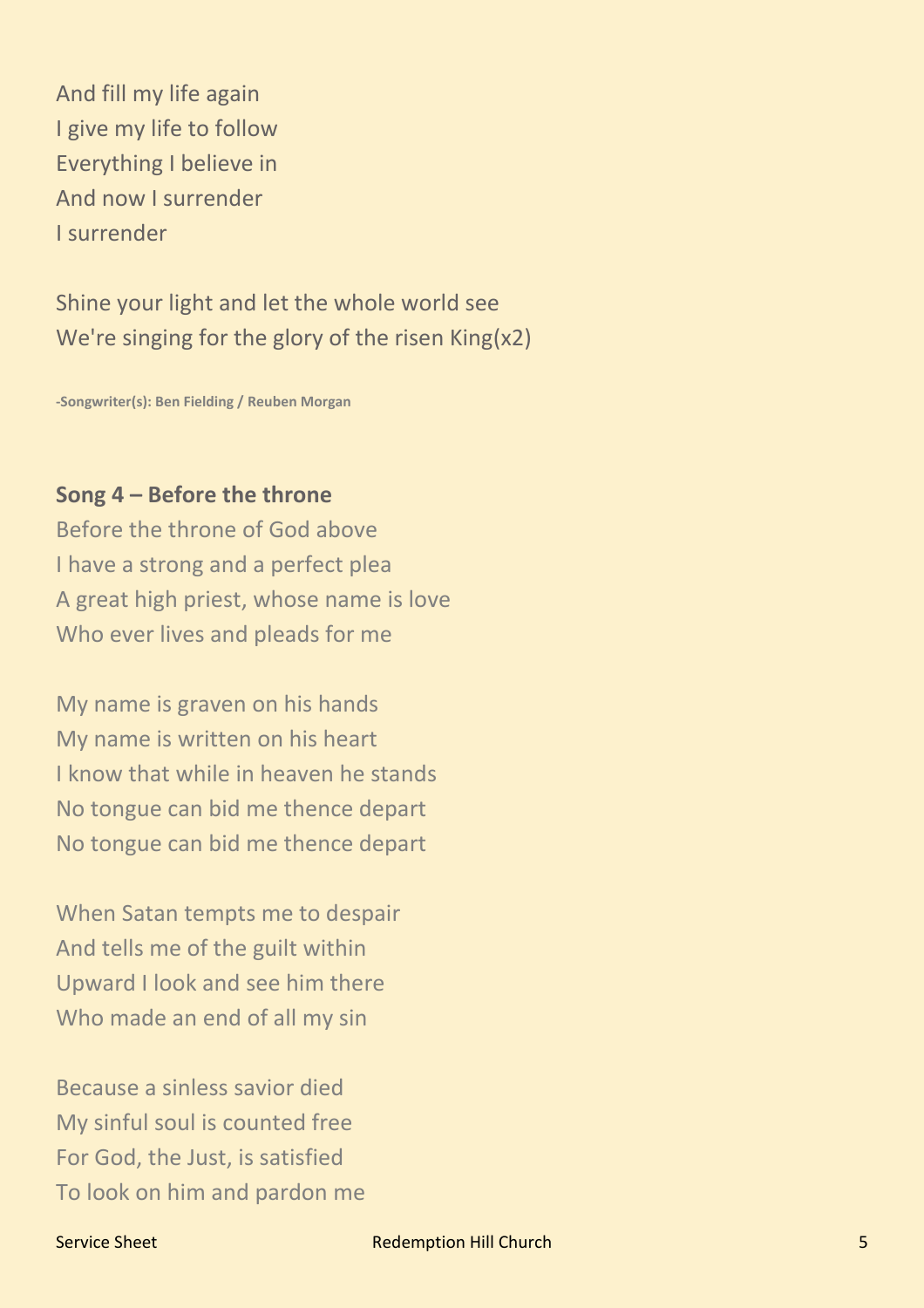To look on him and pardon me

Behold him there, the risen lamb My perfect spotless righteousness The great unchangeable I am The king of glory and of grace

One in himself, I cannot die My soul is purchased by his blood My life is hid with Christ on high With Christ, my savior and my God With Christ, my savior and my God

**-Songwriter(s): Charite Bancroft**

#### **Announcements**

- Our weekly **Worship Services** are on Zoom every Sunday, 10:30am to 1:30pm. Use meeting id - 810 9331 5534
- Join us for **Men's Fellowship** every Wednesday, 7-9pm on Zoom using meeting id 862 9731 7744.
- Join us for **Women's Fellowship** every Friday, 7:45-9pm on Zoom using meeting id 810 6393 5701.